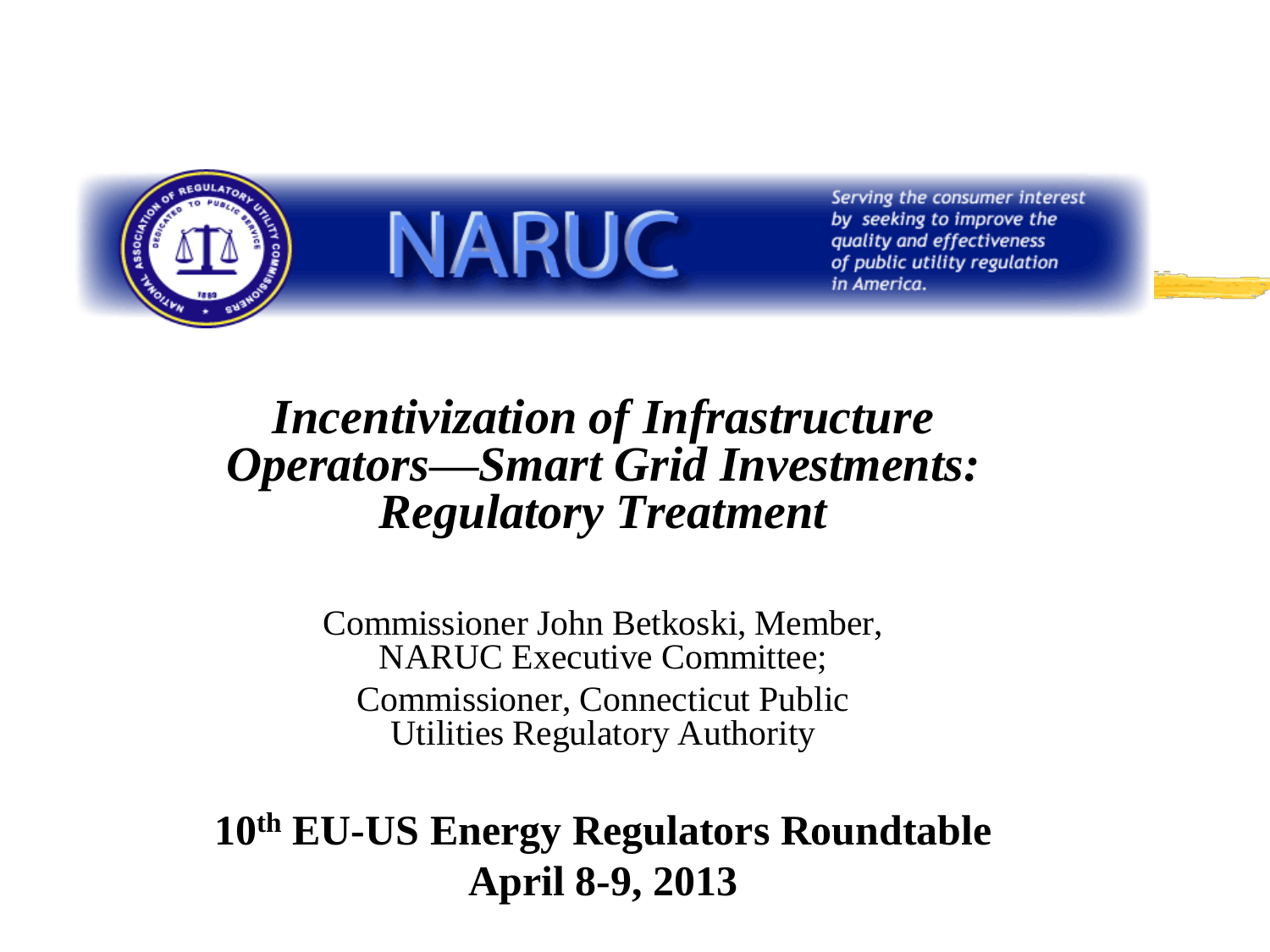

# What is PURA?

### **Connecticut Public Utilities Regulatory Authority**

- **Formerly known as the Connecticut Department of Utility Control**
- **Established in 1911, reformed in 2011**

### **Functions**

 **Ensure rates, services provided by utilities are safe, reliable, and in the public interest**

#### **Members**

 **Three Directors—Chairman House, Vice Chairman Betkoski, Director Caron**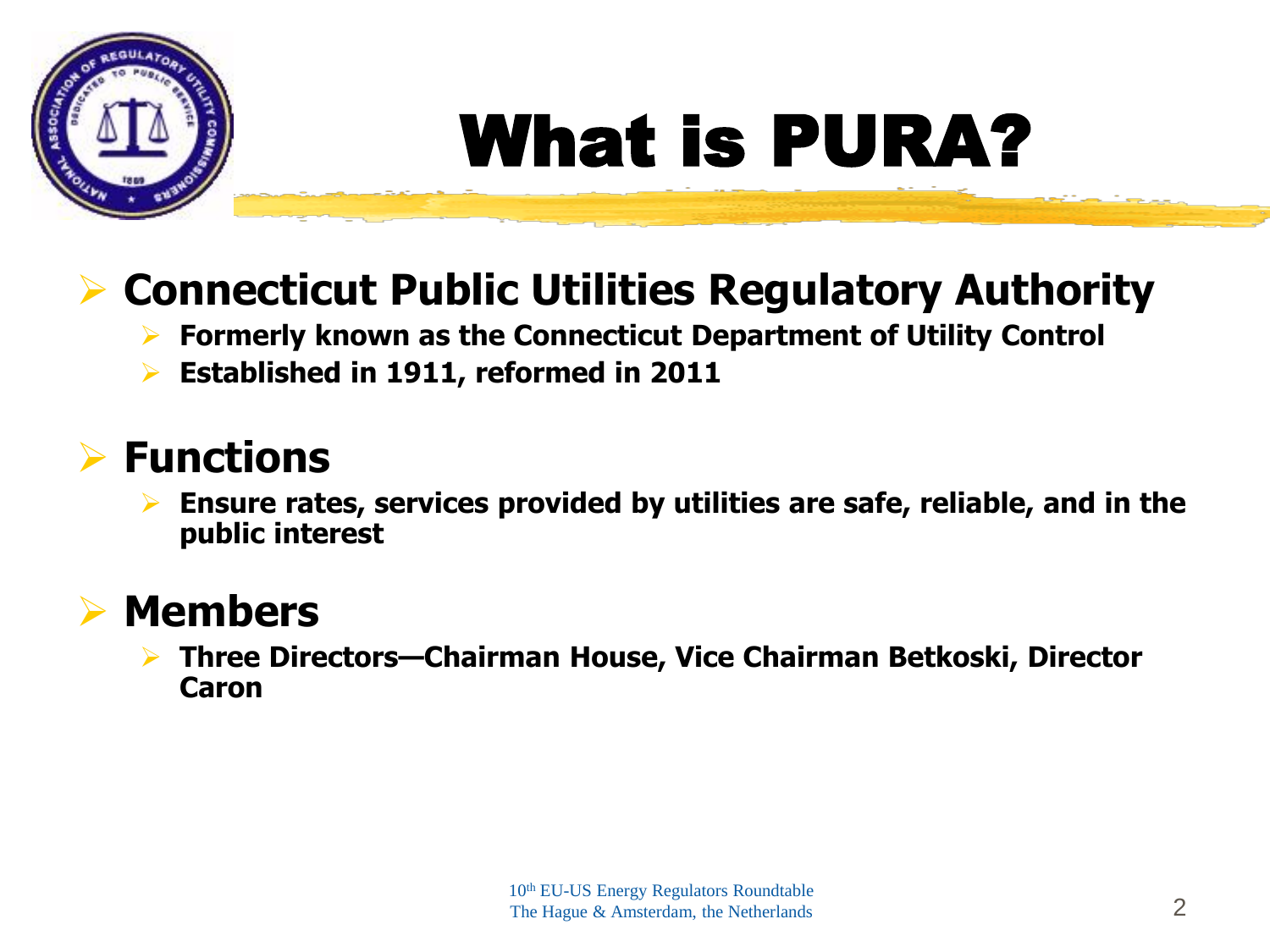

# **\$4.2 Trillion Tab**

### **Estimated Cost of Updating ALL Utility Infrastructure**

- **Water--\$1 trillion**
- **Natural Gas LDCs--\$10 billion**
- **Interstate pipelines--\$205 billion**
- **Electric--\$2 trillion**
- **Telecom--\$900 billion**

### **Total--\$4.2 trillion**

**Source: The Cruthirds Report, July 24, 2011**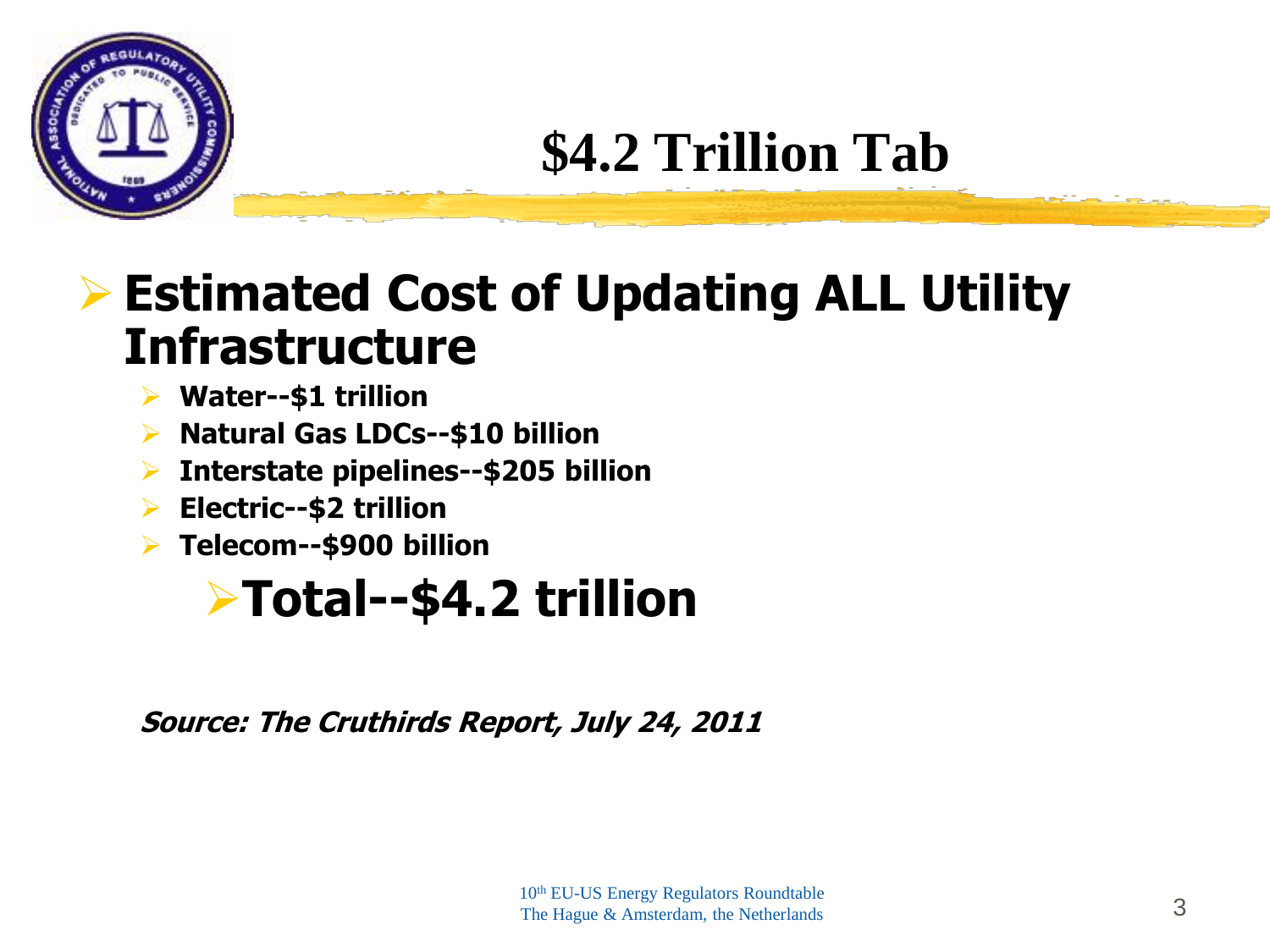

# **Why Incentivized Rates?**

#### **Performance**

**Reward efficient, clean, lean utility service**

#### **Safety**

**Replacement of utility infrastructure—water, gas pipelines**

#### **Generation Development**

**CWIP for new nuclear, carbon-capture and sequestration**

#### **New Technologies**

**Smart meters, smart grid**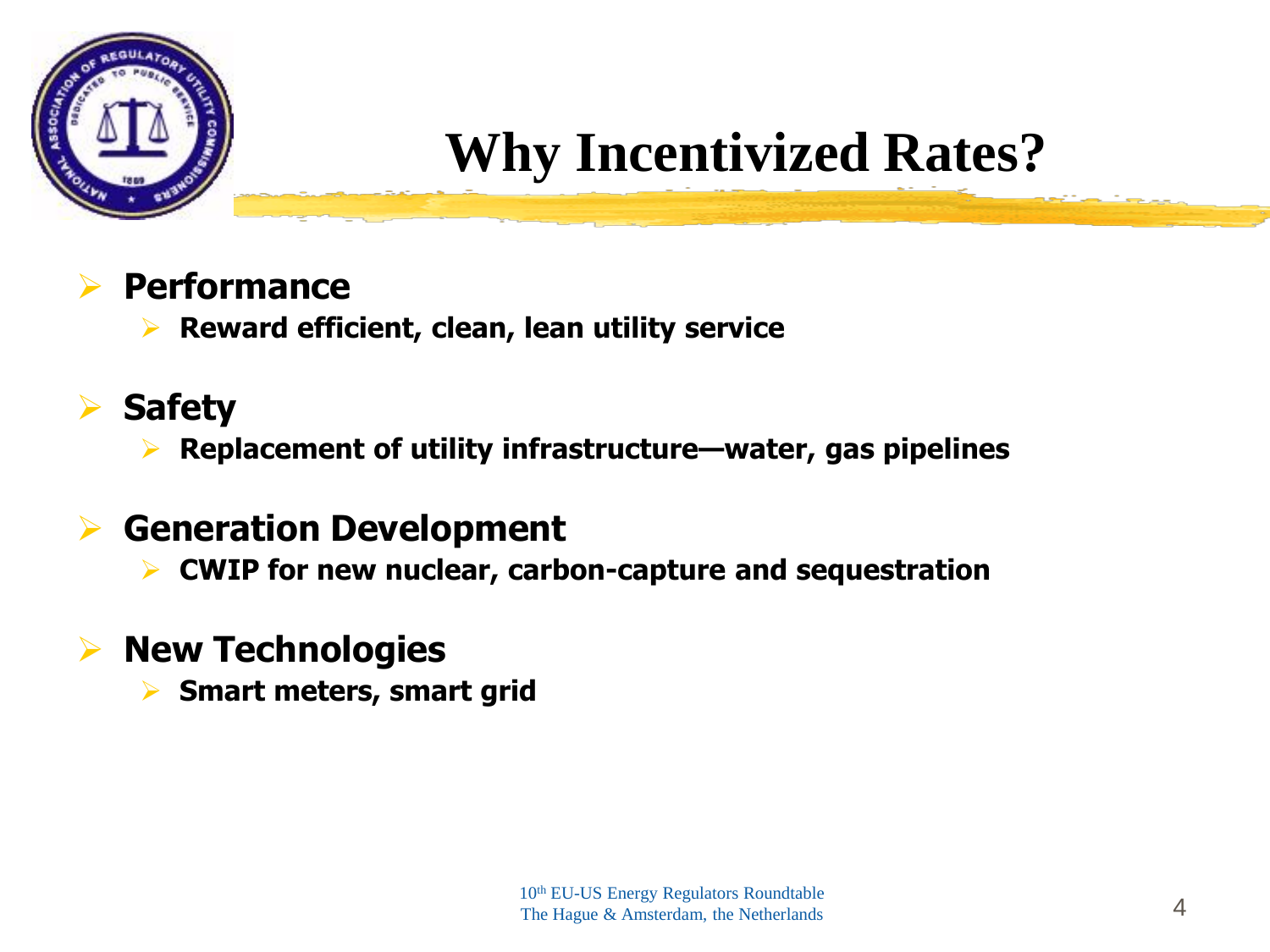

### **Smart Meter Deployment**

#### **By November 2012, 23% of all U.S. electricity consumers had smart meters, with approx. 36 million having been deployed**



**Map courtesy of Google Maps; Date according to U.S. Energy Information Administration, Edison Electric Institute**

> 10th EU-US Energy Regulators Roundtable The Hague & Amsterdam, the Netherlands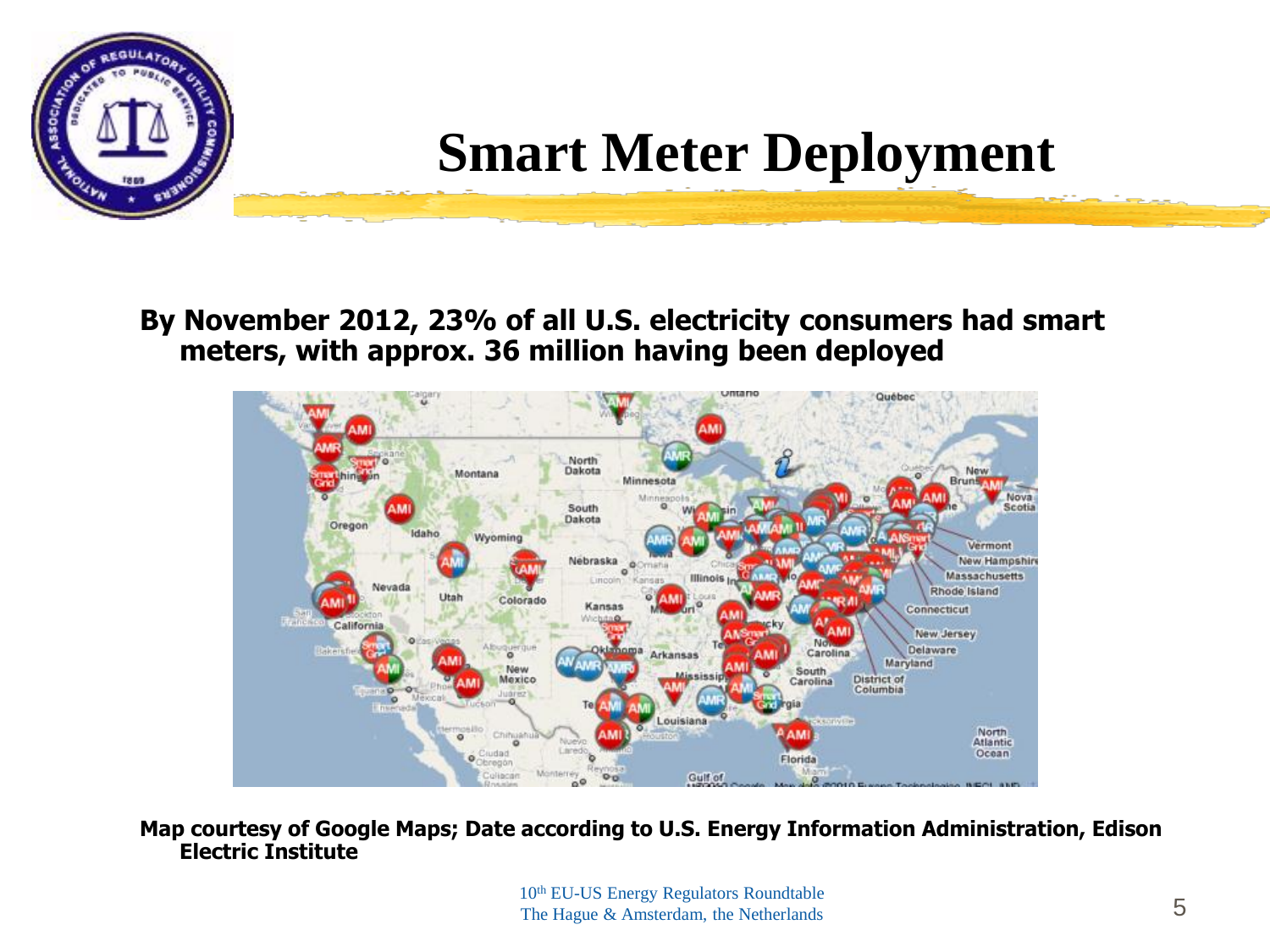

### **Connecticut**

#### **Smart Meter Deployment**

- **CL&P complete AMR metering system installation in 2005—well before ARRA funding**
	- **As 'smart meters' take hold, PURA will use cautious approach, considering consumers already invested in AMR rollout**
- **UI advanced-meter deployment began in 2007**
	- **To date, roughly 1/3 of UI's consumers have AMR systems**

#### **2013 Connecticut Comprehensive Energy Strategy**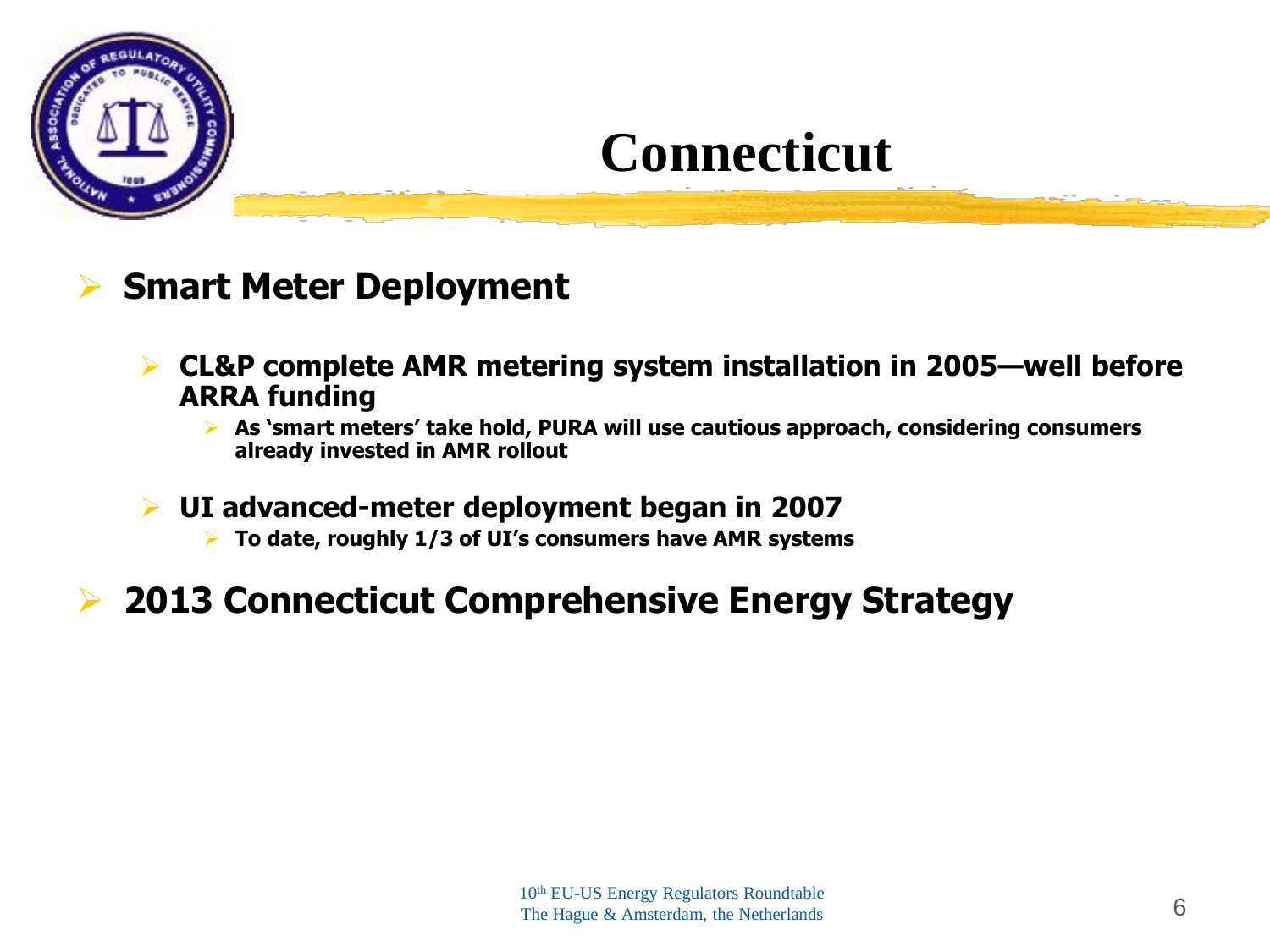

# **ARRA Funding for Smart Meters**

- **American Recovery and Reinvestment Act of 2009**
	- **Approx. \$4 billion in federal matching grants for selected smart-grid programs**
- **Jumpstarted smart-meter projects, but still needed State commission review**
	- **Maryland PSC partial rejection**
		- **Eventually worked out differences and project won approval**

#### **ARRA success unclear; Consumer concern remains**

- **Opt-outs**
- **Cost**
- **Security**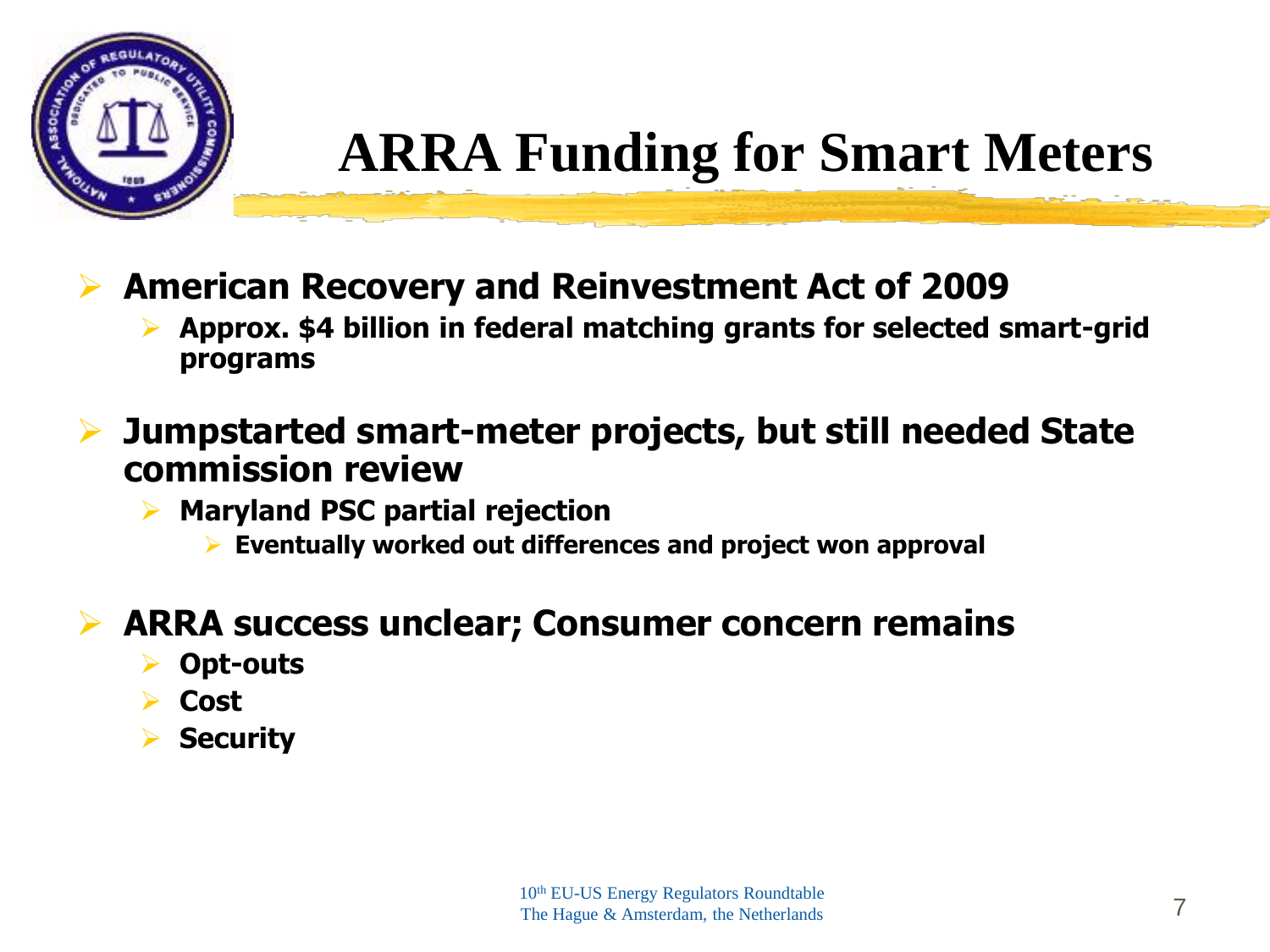

# **NARUC Smart Grid Working Group Interactions—White House, CCIF**

- **Formed in 2010 to interact with White House Grid Modernization Initiative**
- **Policy Framework for a 21st Century Grid, June 2011**
	- **'Scale what works'**
	- **Unlock innovation with focus on interoperability standards**
	- **Empower Consumers**
	- **Secure the Grid**

#### **CCIF**

- **Utilities, consumer advocates, State commission participation**
- **Report: Grid Modernization Issues with a Focus on Consumers**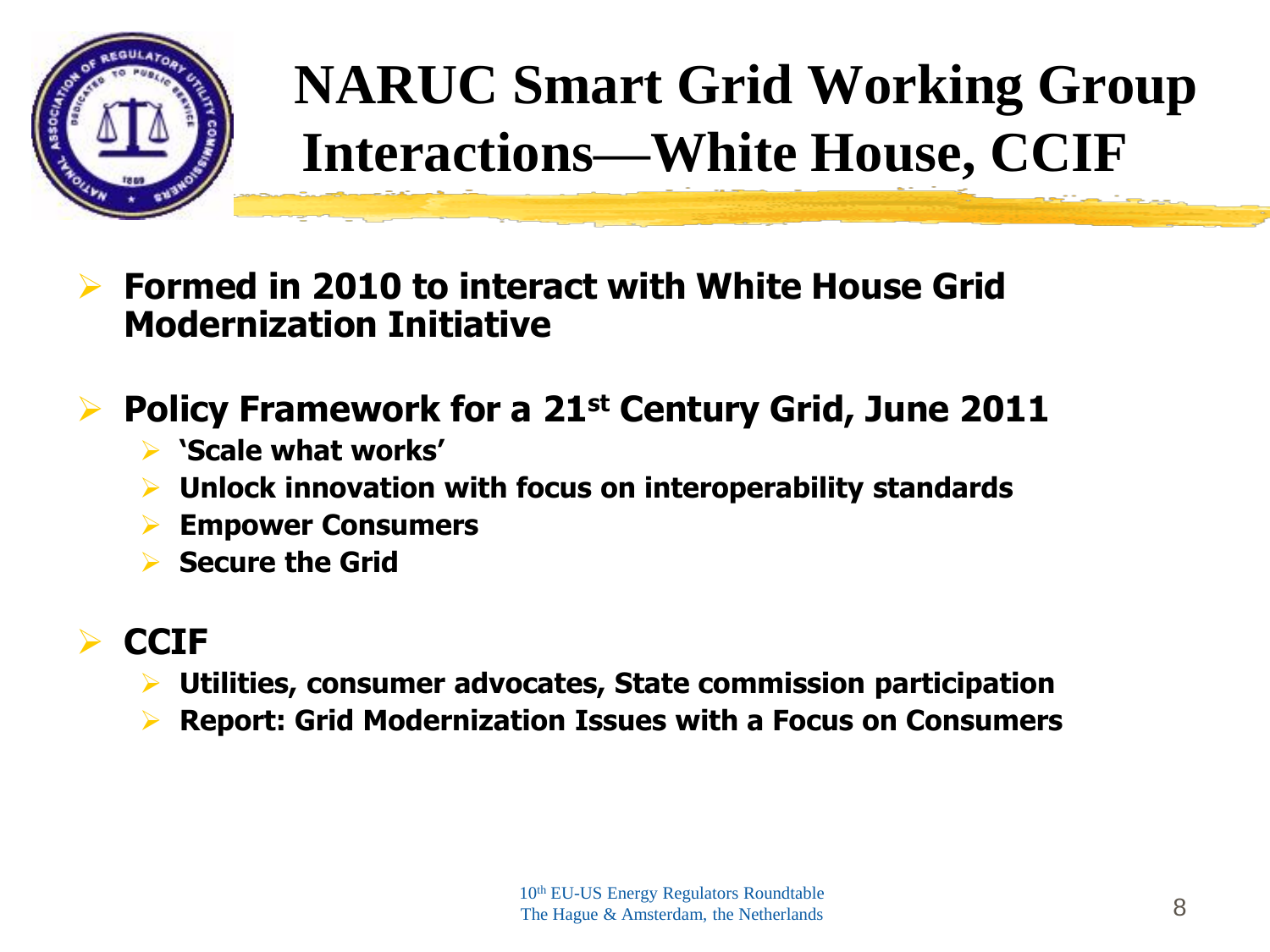

## **NARUC Smart Grid Principles**

#### **Passed in July 2011**

#### **Highlights—State Commissions encouraged to:**

- **Consider 'potential' for smart investments to improve reliability, reduce demand, provide consumer information**
- **Require quantification of costs/benefits of investments**
- **Ensure cost recovery is predicated on economic, reliability, environmental benefits**

#### **Goal: Ensure smart investments will benefit consumers first**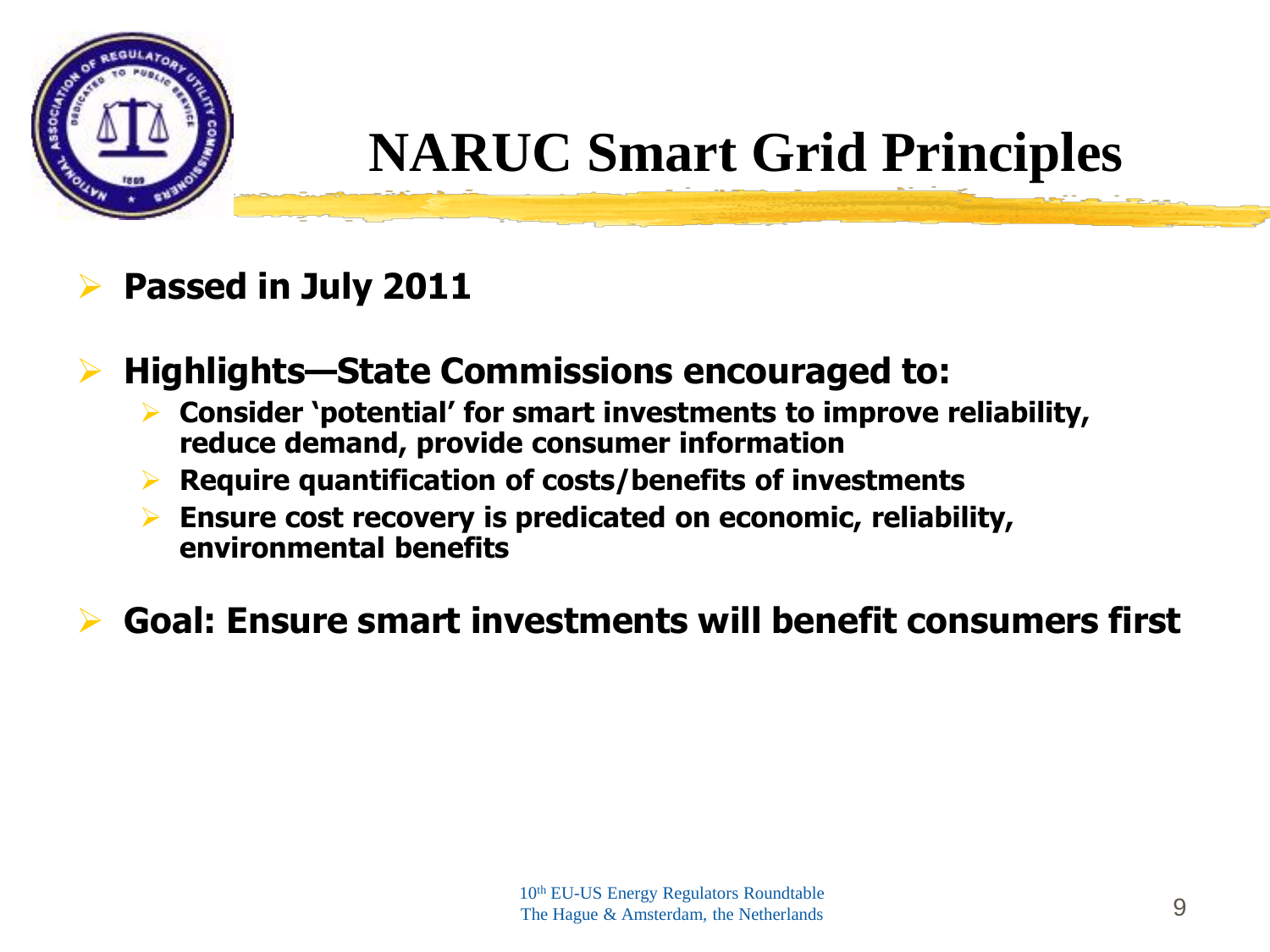

# **State Commission Perspective**

#### **Put into perspective**

**Remember earlier slide on \$4.2 trillion**

- **Transmission upgrades, pipeline replacement, etc—all these costs are necessary**
- **Any smart-grid proposal must demonstrate public interest and reduce consumer burden**
	- **Bells and whistles are great, but investments must improve the quality of the consumer experience, not accentuate it**

#### **Repeat: Ensure smart investments will benefit consumers first**